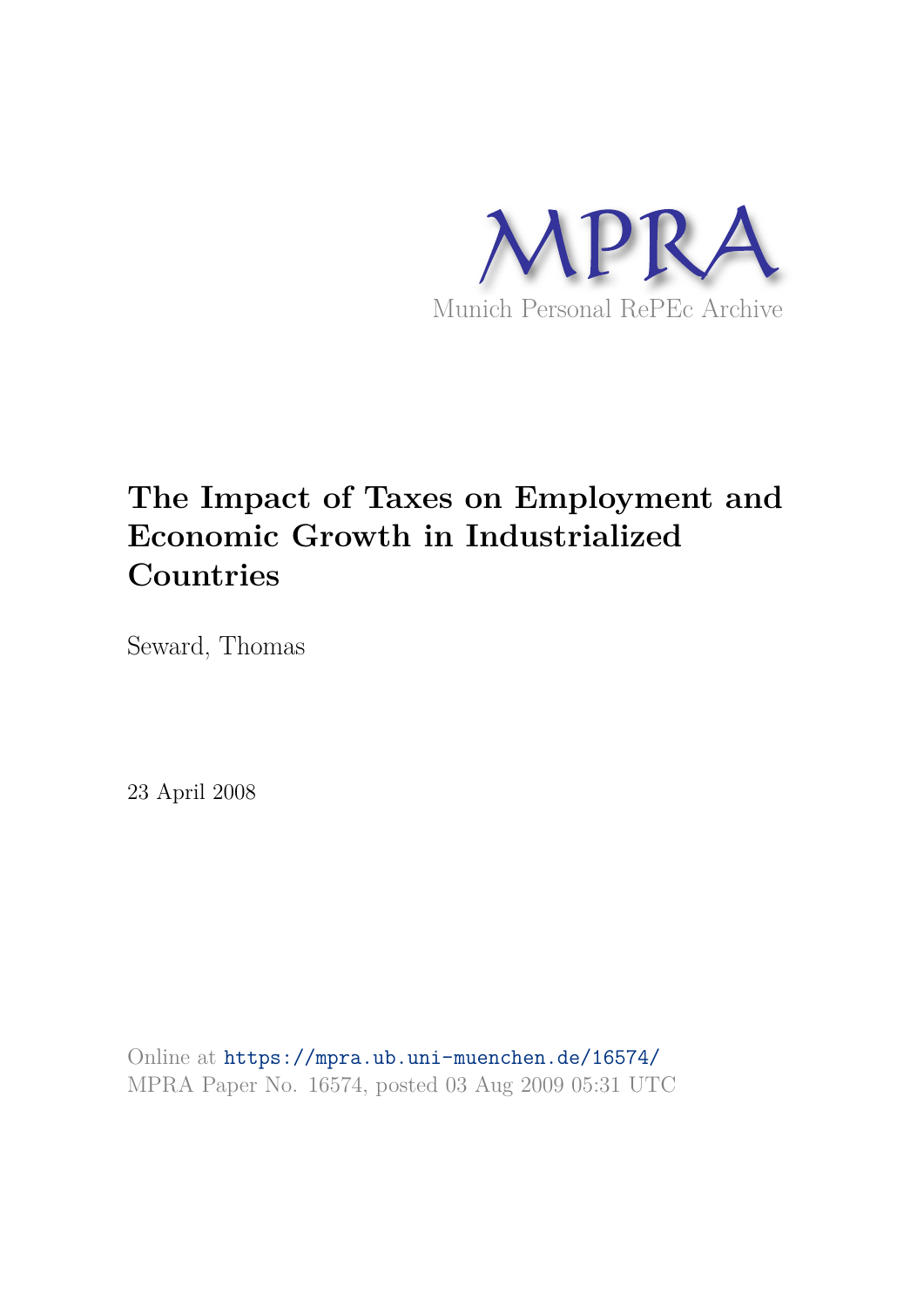# **The Impact of Taxes on Employment and Economic Growth in Industrialized Countries**

Thomas A. Seward

April 23, 2008

# **Abstract**

Looking at economic trends in industrialized countries during the time frame 1965 to 1995, there has been an upward trend in unemployment, which appears to be related to the slowdown of economic growth. However, the relation between unemployment and a slowing growth pattern stems from an external variable: a rapid increase in the cost of labor. There are many factors behind the rise of labor costs, but the most significant reason is from higher taxes being placed on labor. Increasing labor taxes have two primary effects on employment and growth. First, the demand for labor is decreased as the cost rises, therefore creating unemployment. Second, because the cost of labor rises, firms will begin replacing labor with capital until the marginal product of capital falls, diminishing the incentive for investment and growth. The empirical evidence found in this paper proves this theory is accurate as a 10 percentage point increase in the tax rate on labor increase the unemployment rate by 5.3 percentage points and decreases growth by 2.1 percentage points.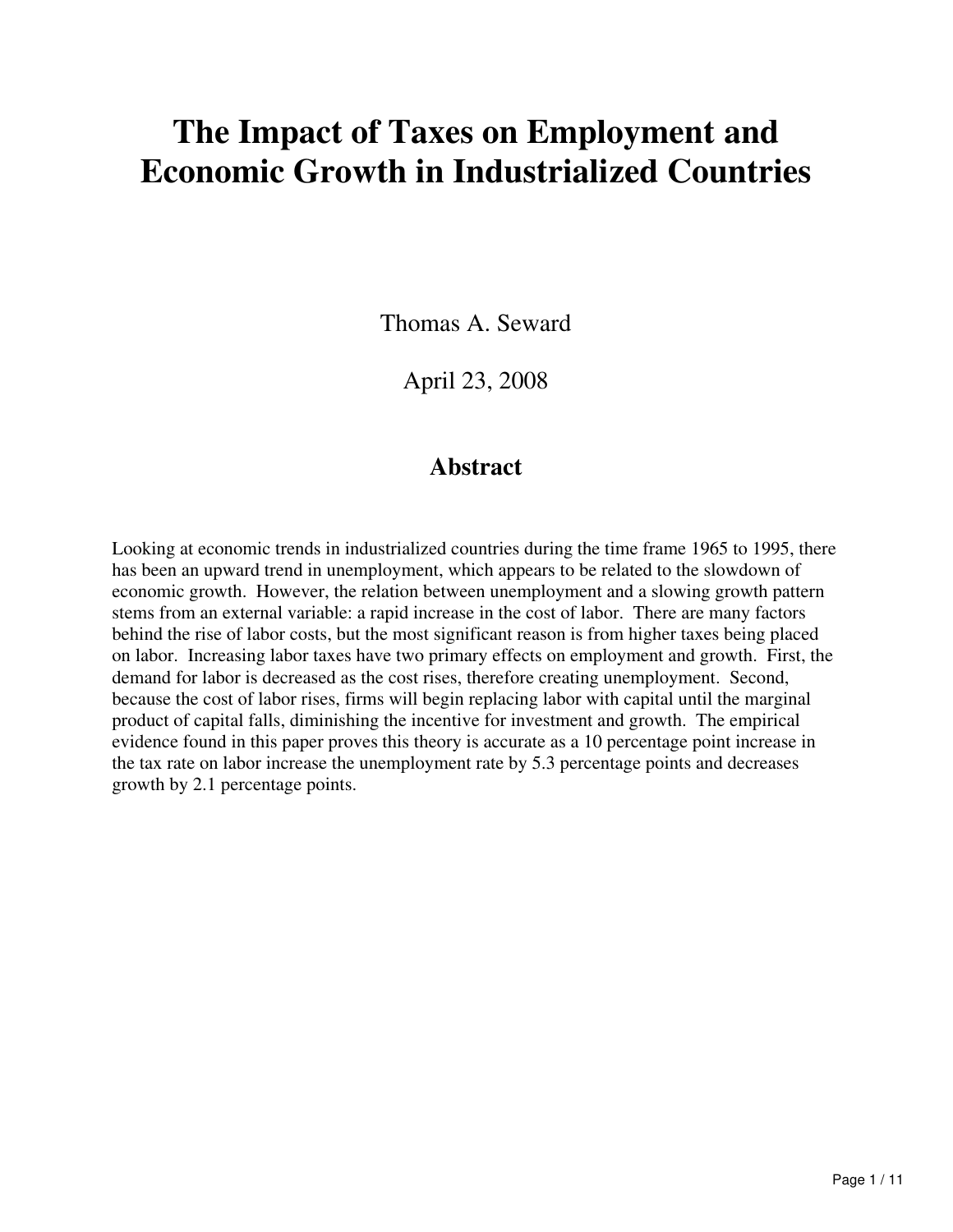# **I. Introduction**

A major problem industrialized nations are facing is increasing unemployment rates and slow or stagnant growth. Many industrialized nations are experiencing an increase in unemployment; however, some of the most significant cases lie within the European Union. According to Bentolila et al. (2000), from 1965 to 1995, the unemployment rate in the EU rose by more the 7 percent, while rising only 1.3 percent in the US.

Data collected for continental Europe shows the effective tax rate on labor rose from 28% in 1965 to 42% in 1995, while during the same period the average unemployment rate increased 2.1% to 10.5%, the growth rate of per-capita GDP fell from 4.2% to 1% per year and investment decreased from 27.5% to 24.5% [Bentolila et al. (2000)]. Evidence suggests that unemployment and growth have a negative relation to each other, but given the long time period of data, these two trends cannot simply be the result of business cycle fluctuations. Bentolila et al. (2000) argue that the correlation between rising unemployment and a decreasing rate of growth is driven by an external factor: a sharp increase in labor costs through taxes on labor.

The theory behind the argument is that an increase in labor taxes will increase the real price of labor, decreasing the demand for labor and increasing the unemployment rate. In response, firms will replace labor with capital, and the long-run shift from labor to capital will eventually decrease the marginal product of capital low enough to reduce investment and growth.

This paper will examine data on taxes, growth, and employment in several industrial countries over a span of 30 years, and will attempt to obtain direct empirical evidence supporting the negative effects of taxes on employment and growth.

#### **II. Literature Review**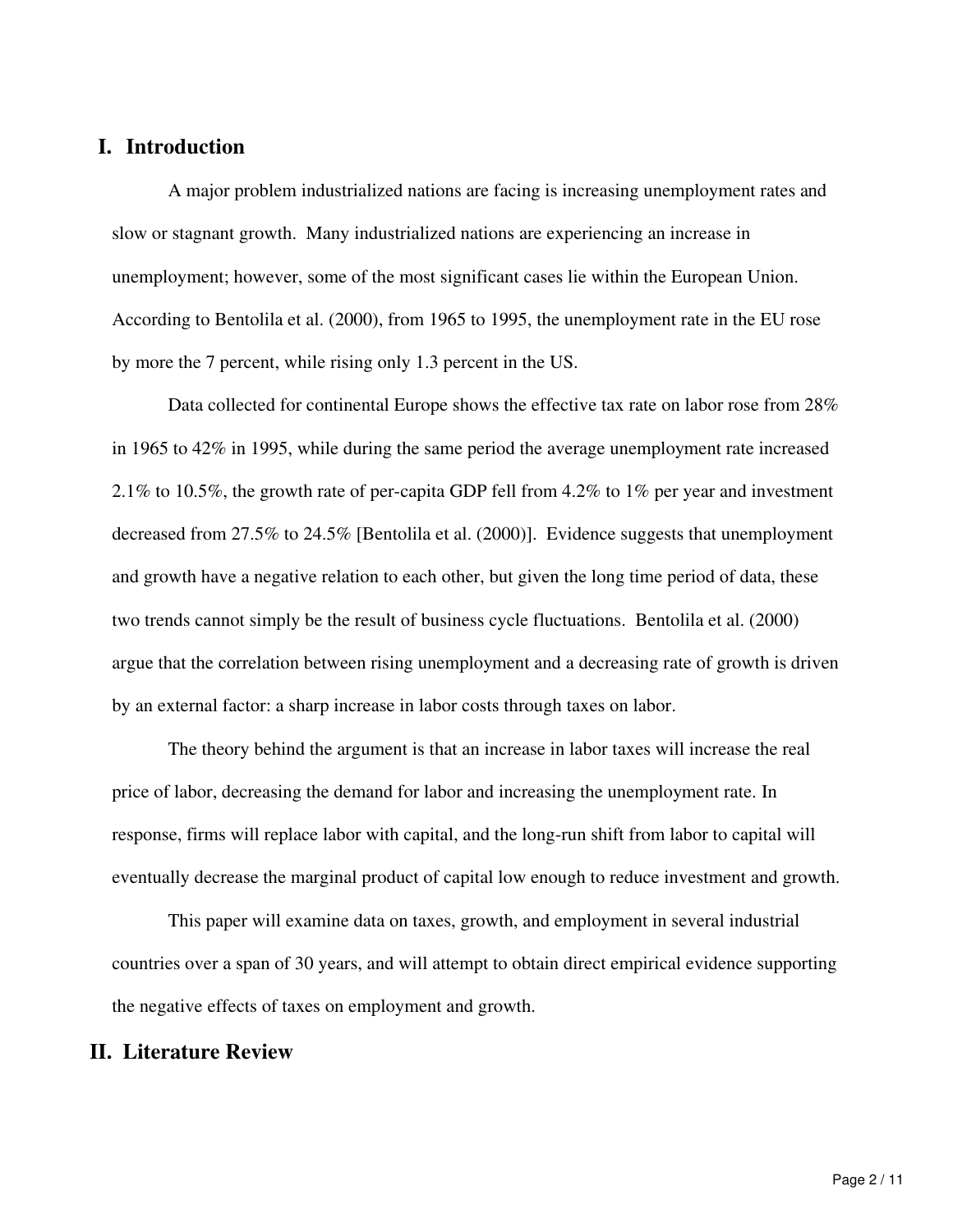The effect of taxes on growth and employment is not limited to the national level, but can be examined at state or even regional levels as well. Mofidi and Stone (1990) examine the effect of non-federal taxes and the impact it has on local growth. The purpose of the work carried out by Mofidi and Stone (1990) was to examine the very micro level analysis of the effect of taxes, in hopes of removing national trends and business cycles. The empirical tests in Mofidi and Stone (1990) examine data on taxes and expenditures, private investment, employment in manufacturing, and personal income from all fifty states over a period from 1962 to 1982. The results show that the coefficients for taxes are significantly negative at the 5% level for both manufacturing employment and private net investment. However, the test also shows that government expenditures used for education, health, and investment in infrastructure have a significantly positive effect on employment and economic growth. The conclusion is that taxes can increase unemployment and decrease growth, as Bentolila et al. (2000) suggest; however, government expenditures used for public service or infrastructure have a positive effect on employment and growth.

#### **III. Empirical Model**

Looking at a panel of industrialized countries, the main goal will be to test the following propositions:

- a) Countries with higher labor taxes lead to higher unemployment and;
- b) A higher cost of labor decreases the amount of investment by lowering the capital labor ratio, and therefore slowing growth.

To test these propositions, two primary models will be estimated. Taking data from 14 industrial nations over the period 1965-1995, each variable will be averaged over five year periods to remove the effect of cyclical fluctuations. This data can be found in Table 1.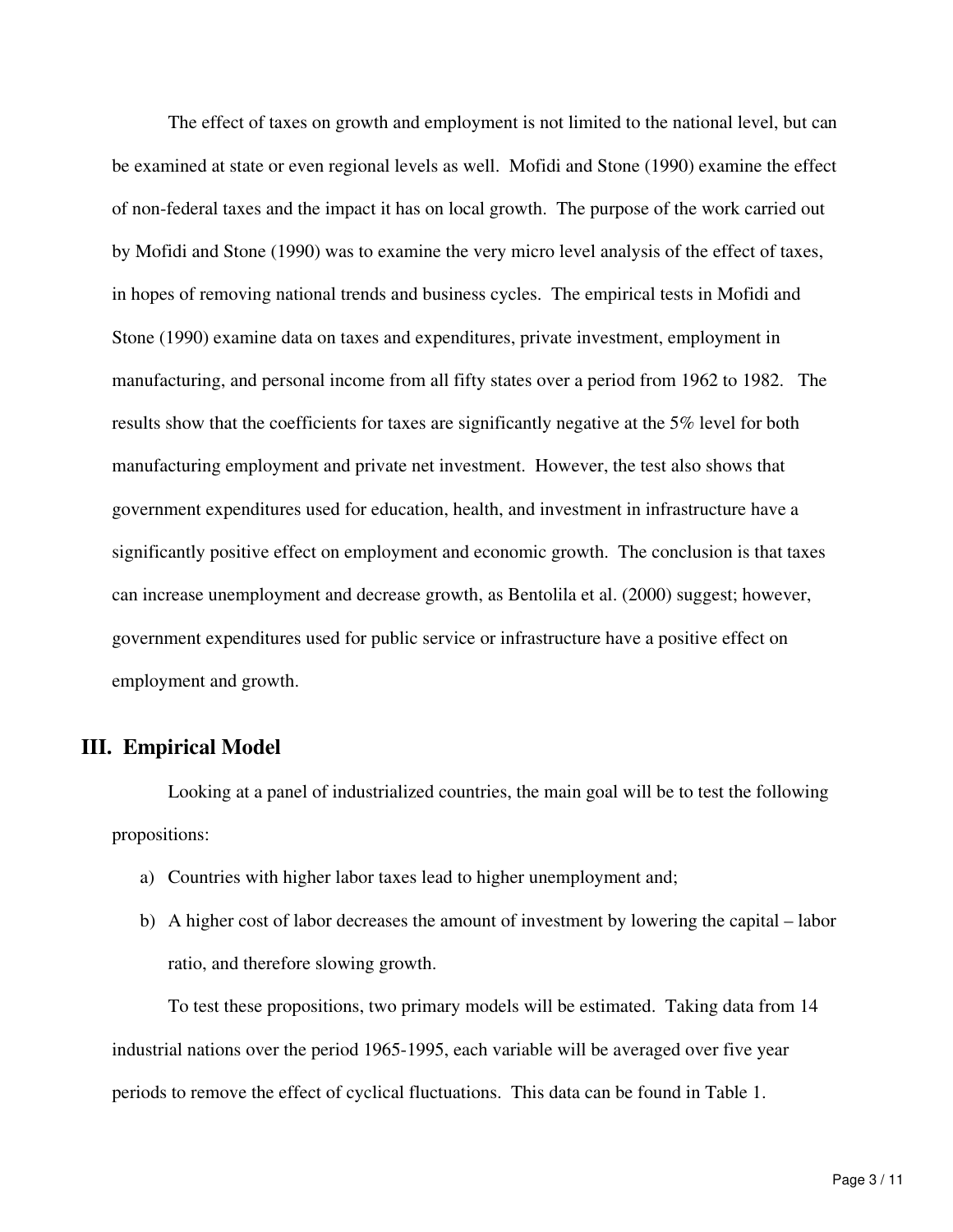Therefore, the panel will consist of 14 countries with 6 observations for each variable per country with a summary of the variables found in Table 2.

To test the first proposition, unemployment will be used as the dependent variable, and regressed on the effective tax rate on labor using a fixed effects model. The equation will be as follows, with i representing individual countries and t representing a period in time:

$$
EQ 1: u_{it} = \beta_0 + \beta_1 T L i t + \alpha_i + V_{it}
$$

To test the second proposition, the growth rate will be used as the dependent variable, and regressed on unemployment using a fixed effects model. The equation will be as follows, with i representing individual countries and t representing a period in time:

$$
EQ 2: git = \beta_0 + \beta_1 Uit + \alpha_i + Vi
$$

Both models will be based on a level-level model, with effects measured in percentage point changes. The reason the models will be estimated using a fixed effects model is to eliminate any fixed effects caused by differences in policies between countries.

### **IV. Findings**

The results for EQ 1 can be found in Table 3. Looking at the coefficient, the data suggests that a 10 percentage point increase in the labor tax will increase the unemployment rate by 5.3 percentage points. This data is very significant with a t-value of 10.36, showing that increasing taxes will have a negative impact on employment within an industrialized nation. Also, approximately 74% of the variation in unemployment can be explained by using the above equation. This data is vary comparable to that found in Bentolila et al. (2000), which can be found in Table 5. The regression results from both Table 3 and from Bentolila et al. (2000) found in Table 5 seems to support the theory that taxes do have a positive impact on unemployment. The differences between the two models however; is that the results in Table 3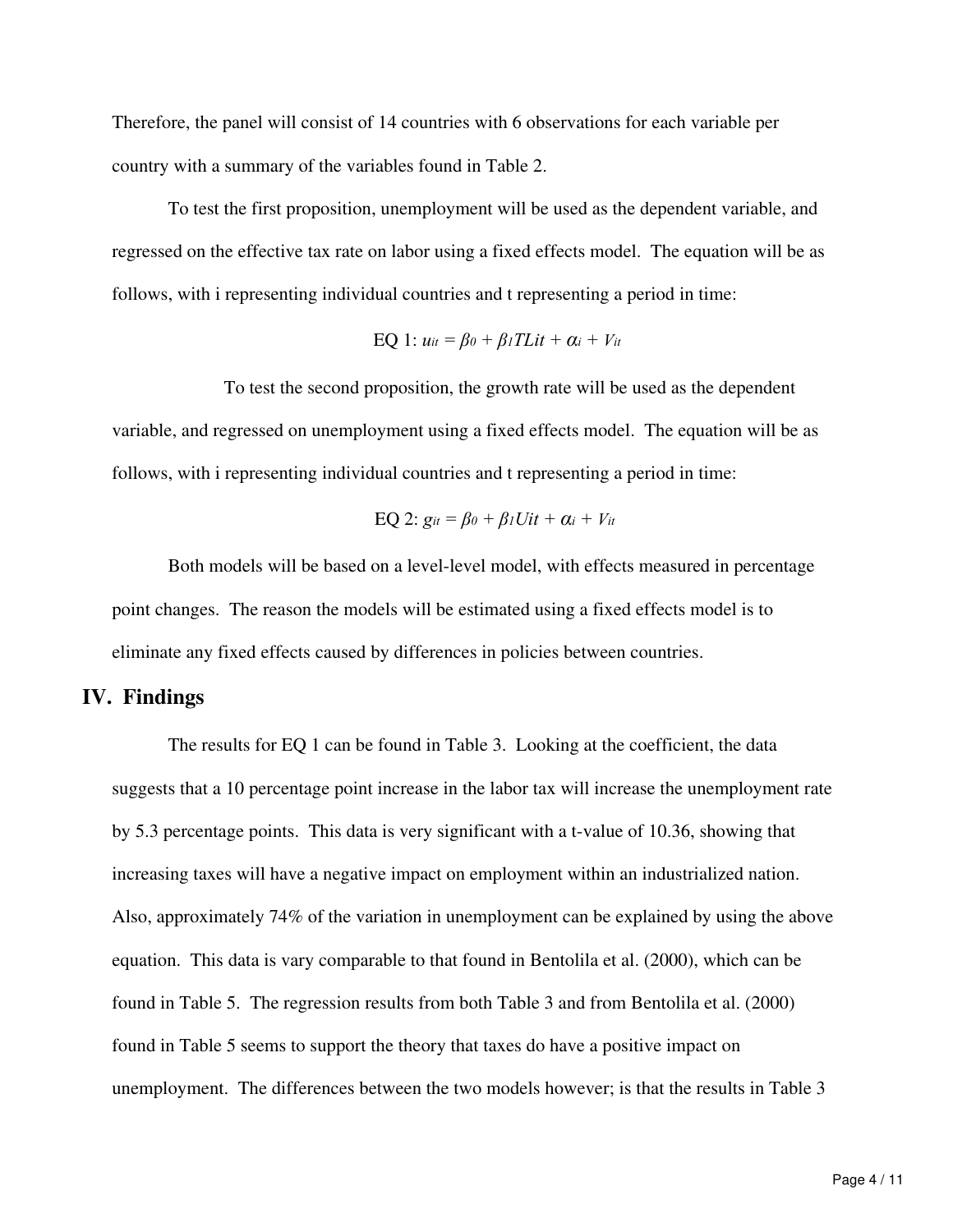are based on a fixed effects model, which eliminates the differences between countries, while the model in Bentolila et al. (2000), uses a standard OLS regression, separating the results by region. The results found by Bentolila et al. (2000) show a strong positive correlation between labor taxes and unemployment in the Anglo and Euro regions, but the results are not significant for the Nordic region. This result could be due to problem of not enough observations or not enough variables included in the model.

The results from EQ 2 can be found in Table 4. Looking at the coefficient, the data suggests that a 10 percentage point increase in the unemployment rate will decrease growth by 2.1 percentage points. This data is also very significant having a t-value of -5.04, supporting the proposition that taxes on labor will ultimately have a negative effect on growth. Approximately 38% of the variation in growth can be explained using the second equation. These results are also similar to the results found by Bentolila et al. (2000) in Table 6. The results found by Bentolila et al. (2000) suggest that a 10 percentage point increase in the unemployment rate will decrease growth by .9 percentage points, which is also significant at the 1 percent level.

#### **V. Sensitivity Tests**

To test the models for how accurate they are, sensitivity tests were performed. The first test was to implement lags in the independent variables to test for time-series problems. The time-series test for EQ 1:  $u_{tt} = \beta_0 + \beta_1 T L i t + \alpha_i + V_{it}$ , uses a time lag in variable for labor taxes found in table 7. When this lag is introduced, the coefficient decreases from .53 to .13. However, this model is still significant at the 5 percent level, suggesting that there is a positive correlation between taxes on labor and unemployment.

The results for EQ 2:  $g_{it} = \beta_0 + \beta_1 Uit + \alpha_i + V_{it}$ , found in Table 8 have two problems. The first is that the coefficient is positive, which is the opposite of what is expected, and second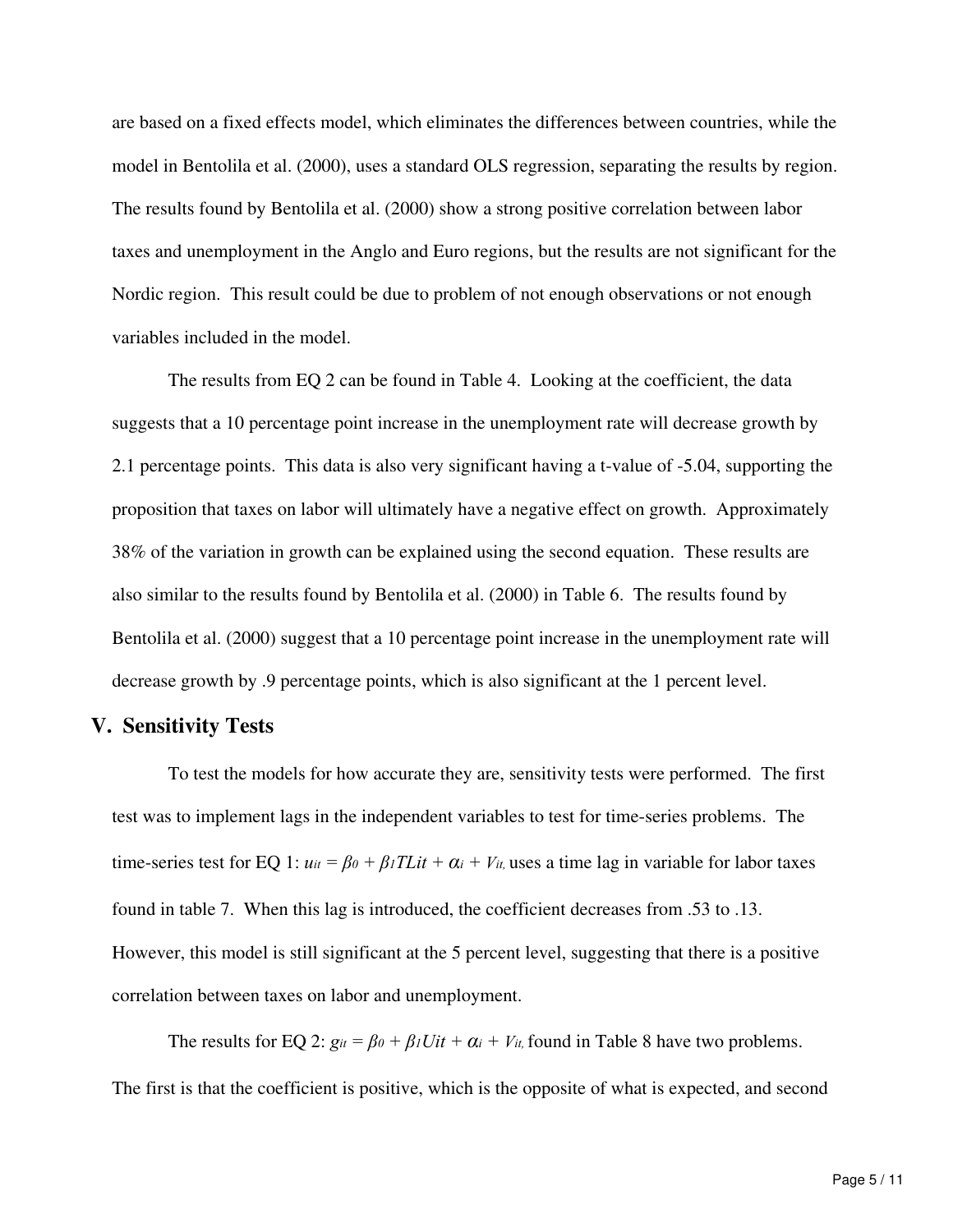the variable is insignificant having a p-value above the ten percent level. To attempt to correct for these problems, a second sensitivity test is implemented, found in Table 9, where a 2SLS regression is used having labor taxes as the instrumental variable for unemployment. The purpose of running an Instrumental Variable regression is to counter for errors with omitted variables and errors-in-variables problem. The results of this regression give much better results, as the coefficient is again negative and the variable is significant at the five percent level.

#### **VI. Conclusion**

The purpose of this research was to attempt to test the theory that an increase in taxes on labor will increase the unemployment rate within an industrialized nation, and that an increase in labor taxes will ultimately decrease long-run growth within the economy. This paper tests this theory using two fixed effects regressions.

The results of the regressions in Tables 3 and 4 as well as the results found in Bentolila et al. (2000), Tables 5 and 6, support the theory that taxes are positively correlated with unemployment and negatively correlated with growth. However, while it is apparent that taxes do have a positive impact on unemployment, the fact that the results vary by country and even regions suggests that there are important factors not included in the models. This is also true for the effect of taxes on growth, as sensitivity testing does not hold as well for this regression.

To improve the models, a better analysis of determining what variables have been omitted should be included to give a better test of significance. Also, problems with incomplete data that occurred with the tax rates should be corrected to give more accurate results. Even with these possible errors, it is apparent with the empirical data found that the theory that taxes are positively correlated with unemployment and negatively correlated with growth holds.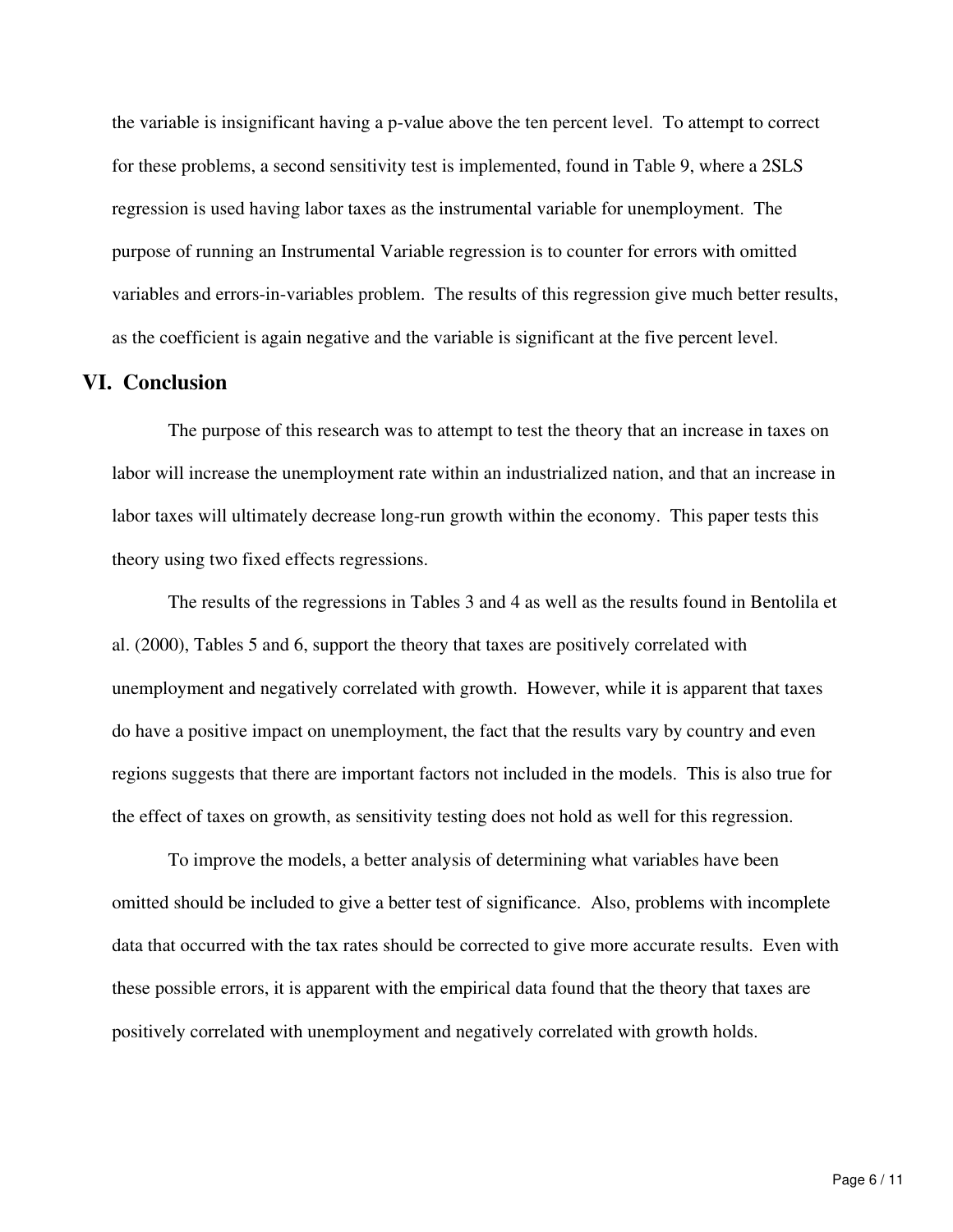# **References**

- Bentolila, Samuel, Francesco Daveri, Guido Tabellini, and Harry Huizinga. "Unemployment Growth and Taxation in Industrial Countries." *Journal of Economic Policy* Vol. 15, No. 30 (April 2000): 47-104.
- Heston Alan, Robert Summers and Bettina Aten, Penn World Table Version 6.2, Center for International Comparisons of Production, Income and Prices at the University of Pennsylvania, September 2006. http://pwt.econ.upenn.edu/php\_site/pwt\_index.php
- Mofidi, Alaeddin and Joe A. Stone. "Do State and Local Taxes Affect Economic Growth?" *Review of Economics and Statistics* Vol. 72, No. 4 (November 1990): 686-691.
- Organization for Economic Co-operation and Development. "Standardized Unemployment Rates for OECD Countries." Organization for Economics Co-operation and Development, http://stats.oecd.org/WBOS/Default.aspx?QueryName=251&QueryType=View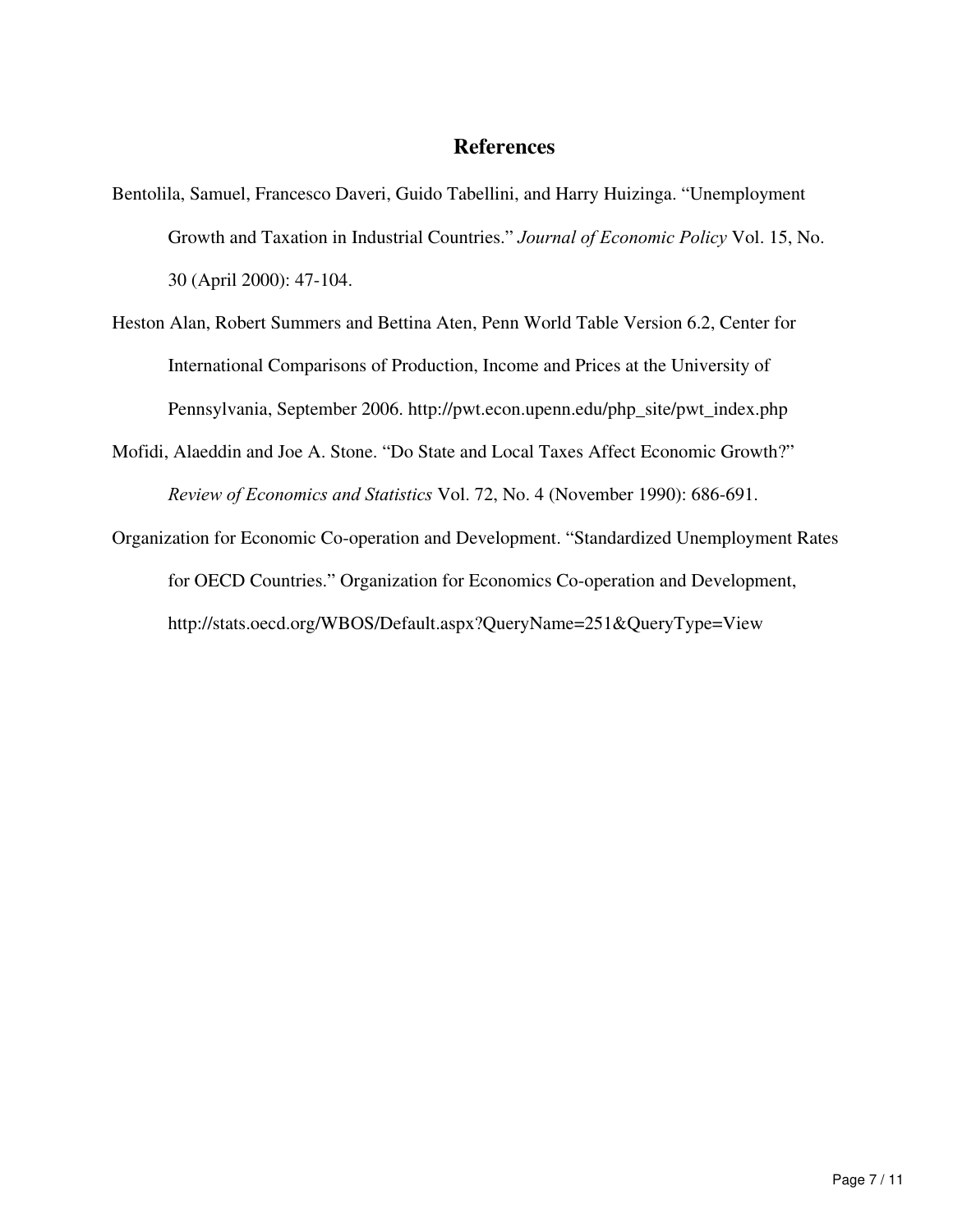| Ω<br>Ι<br>c<br>ı<br>г. |  |
|------------------------|--|
|------------------------|--|

| Table 1                          |  |  |
|----------------------------------|--|--|
| <b>Variable Rates by Country</b> |  |  |

| <b>Country/Variable Rate</b> | 1965-70 | 1971-75 | 1976-80 | 1981-85 | 1986-91 | 1991-95 |
|------------------------------|---------|---------|---------|---------|---------|---------|
| <b>Australia</b>             |         |         |         |         |         |         |
| tax on labor                 | 11.7    | 14.1    | 16.5    | 17.9    | 18.6    | 20.1    |
| Unemployment                 | 1.5     | 2.6     | 5.8     | 8.0     | 7.3     | 9.9     |
| growth rate                  | 3.1     | 1.4     | 2.1     | 1.9     | 1.3     | 2.1     |
| <b>Belgium</b>               |         |         |         |         |         |         |
| tax on labor                 | 30.5    | 36.4    | 41.7    | 45.3    | 48.0    | 47.3    |
| Unemployment                 | 2.2     | 2.8     | 7.2     | 12.4    | 10.5    | 11.6    |
| growth rate                  | 4.1     | 3.2     | 3.2     | 0.6     | 3.2     | 1.2     |
| Canada                       |         |         |         |         |         |         |
| tax on labor                 | 17.1    | 22.0    | 22.6    | 25.0    | 28.7    | 31.9    |
| Unemployment                 | 4.3     | 6.0     | 7.7     | 10.5    | 8.4     | 10.6    |
| growth rate                  | 2.5     | 3.2     | 2.5     | 1.7     | 1.5     | 0.8     |
| <b>Finland</b>               |         |         |         |         |         |         |
| tax on labor                 | 20.7    | 28.1    | 30.9    | 31.1    | 34.0    | 36.0    |
| Unemployment                 | 2.4     | 2.2     | 5.6     | 5.2     | 4.3     | 13.4    |
| growth rate                  | 4.8     | 3.5     | 2.3     | 1.9     | 2.8     | $-1.7$  |
| <b>France</b>                |         |         |         |         |         |         |
| tax on labor                 | 33.9    | 33.0    | 37.9    | 42.4    | 45.5    | 48.5    |
| Unemployment                 | 2.2     | 3.1     | 5.6     | 9.0     | 10.1    | 11.1    |
| growth rate                  | 4.4     | 2.6     | 2.8     | 1.3     | 2.8     | 0.6     |
| Germany                      |         |         |         |         |         |         |
| tax on labor                 | 30.5    | 35.1    | 38.3    | 38.9    | 41.0    | 42.0    |
| Unemployment                 | 0.9     | 1.8     | 3.6     | 6.7     | 5.9     | 7.4     |
| growth rate                  | 3.2     | 1.8     | 3.4     | 0.9     | 3.0     | 1.5     |
| <b>Italy</b>                 |         |         |         |         |         |         |
| tax on labor                 | 26.1    | 28.7    | 32.0    | 37.0    | 41.1    | 45.4    |
| Unemployment                 | 5.6     | 5.9     | 7.3     | 9.3     | 11.8    | 10.9    |
| growth rate                  | 5.1     | 2.2     | 4.0     | 1.4     | 2.9     | 1.0     |
| Japan                        |         |         |         |         |         |         |
| tax on labor                 | 16.4    | 18.1    | 20.6    | 24.4    | 27.2    | 27.7    |
| Unemployment                 | 1.2     | 1.4     | 2.1     | 2.5     | 2.5     | 2.6     |
| growth rate                  | 9.8     | 3.0     | 3.3     | 2.3     | 4.5     | 1.1     |
| <b>Netherlands</b>           |         |         |         |         |         |         |
| tax on labor                 | 36.1    | 42.7    | 47.1    | 50.1    | 51.6    | 52.6    |
| Unemployment                 | 1.1     | 2.8     | 5.6     | 11.1    | 9.1     | 6.8     |
| growth rate                  | 4.0     | 1.7     | 1.9     | 0.2     | 2.7     | 1.3     |
| <b>Norway</b>                |         |         |         |         |         |         |
| tax on labor                 | 31.0    | 38.9    | 38.7    | 38.4    | 39.6    | 39.0    |
| Unemployment                 | 0.9     | 1.6     | 1.7     | 2.8     | 3.5     | 5.6     |
| growth rate                  | 3.4     | 4.2     | 3.7     | 2.7     | 1.4     | 3.4     |
| Spain                        |         |         |         |         |         |         |
| tax on labor                 | 15.4    | 20.2    | 26.4    | 32.8    | 35.6    | 33.0    |
| Unemployment                 | 1.6     | 3.1     | 7.4     | 17.9    | 18.9    | 21.0    |
| growth rate                  | 5.4     | 4.4     | 0.7     | 0.8     | 4.2     | 1.1     |
| Sweden                       |         |         |         |         |         |         |
| tax on labor                 | 34.3    | 38.9    | 47.2    | 48.1    | 51.5    | 50.1    |
| Unemployment                 | 1.7     | 2.3     | 2.1     | 3.4     | 2.1     | 7.5     |
| growth rate                  | 3.0     | 2.1     | 0.8     | 1.4     | 2.2     | $-0.1$  |
| UK.                          |         |         |         |         |         |         |
| tax on labor                 | 22.6    | 24.7    | 26.7    | 27.1    | 25.9    | 24.4    |
| Unemployment                 | 1.8     | 2.7     | 5.1     | 10.8    | 8.9     | 9.3     |
| growth rate                  | 2.0     | 2.1     | 1.6     | 1.9     | 3.3     | 1.4     |
| <b>USA</b>                   |         |         |         |         |         |         |
| tax on labor                 | 20.1    | 23.0    | 26.1    | 28.3    | 28.8    | 27.4    |
| Unemployment                 | 4.0     | 6.1     | 6.8     | 8.3     | 5.9     | 6.6     |
| growth rate                  | 2.8     | 1.8     | 2.7     | 2.5     | 2.1     | 1.6     |

\*Numbers are in percentages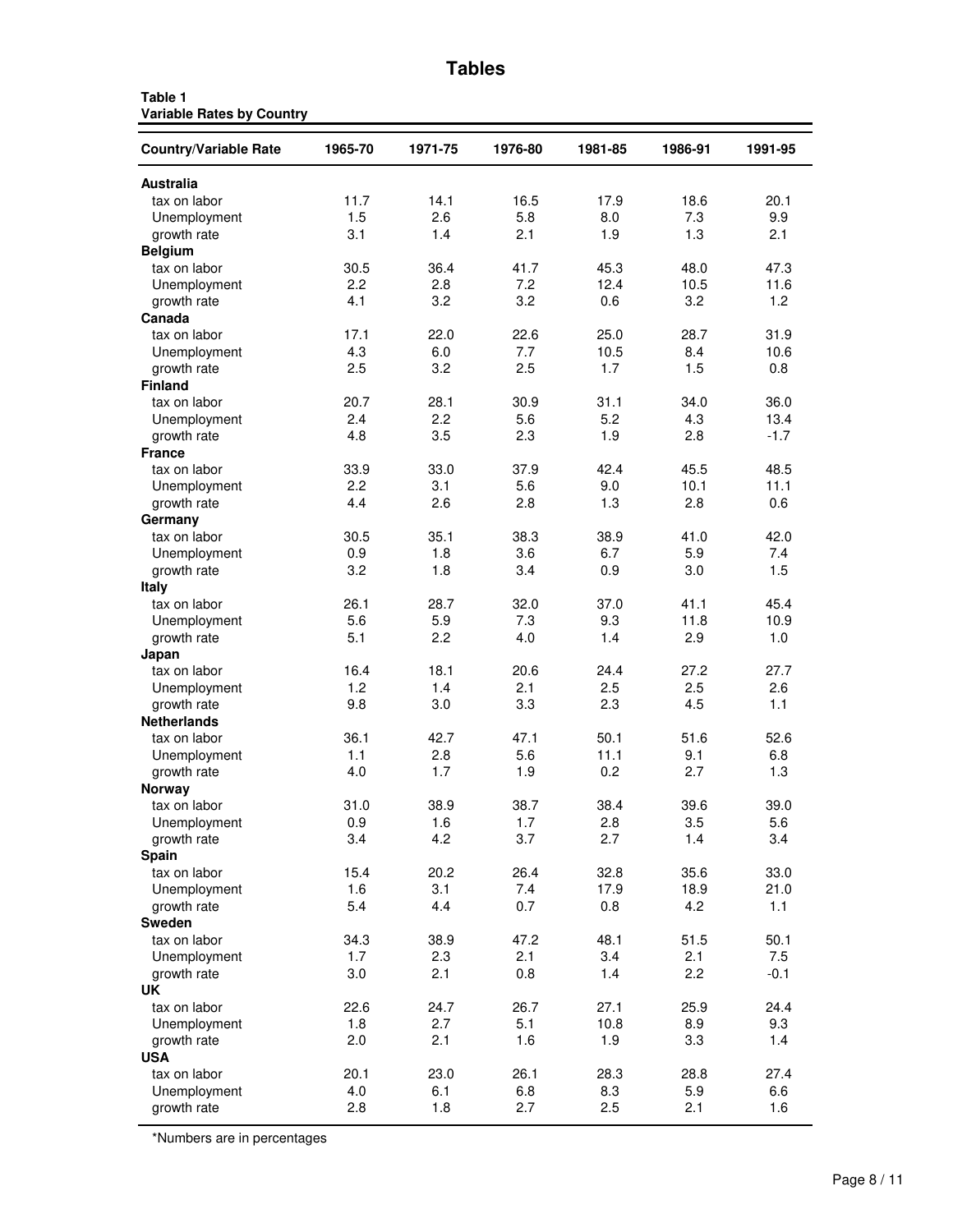## **Table 2 List of Variables with sources and summary statistics.**

|                                   |                               |       | Std.  |         |       |
|-----------------------------------|-------------------------------|-------|-------|---------|-------|
| Variable                          | <b>Source</b>                 | Mean  | Dev.  | Min     | Max   |
| Growth Rate % Real GDP per capita | Heston et al. (2006)          | 2.44  | 1.51  | $-1.73$ | 9.80  |
| Unemployment Rate %               | <b>OECD Labour Statistics</b> | 6.09  | 4.21  | 0.91    | 20.96 |
| Effective Tax on Labor            | Bentolila et al. (2000)       | 32.53 | 10.30 | 11.70   | 52.60 |
| Unemployment Rate [n-1]           | Calculated in STATA           | 6.08  | 4.23  | .906    | 20.96 |
| Effective Tax on Labor [n-1]      | Calculated in STATA           | 32.59 | 10.35 | 11.7    | 52.6  |
|                                   |                               |       |       |         |       |

Notes: Summary above is based on data collected for 14 countries from years 1965-1995, and averaged to 5 year intervals. Total of 84 observations.

#### **Table 3 Unemployment and Labor Taxes (1965-1995, five year averages)**

| Dep. Variable<br>Estimation<br>Specification | $\boldsymbol{u}$<br>FE | Coefficient | Standard<br>Error | t-value | p-value | R-<br>Squared |
|----------------------------------------------|------------------------|-------------|-------------------|---------|---------|---------------|
| Labor Tax                                    |                        | 0.527       | 0.051             | 10.36   | $-.001$ | 0.742         |

**Table 4**

#### **Growth % Real GDP per capita and Unemployment (1965-1995, five year averages)**

| Dep. Variable<br>Estimation<br>Specification | FE | Coefficient | Standard<br>Error | t-value | p-value | R-<br>Squared |
|----------------------------------------------|----|-------------|-------------------|---------|---------|---------------|
| Unemployment                                 |    | $-0.21$     | 0.042             | $-5.04$ | $-.001$ | 0.381         |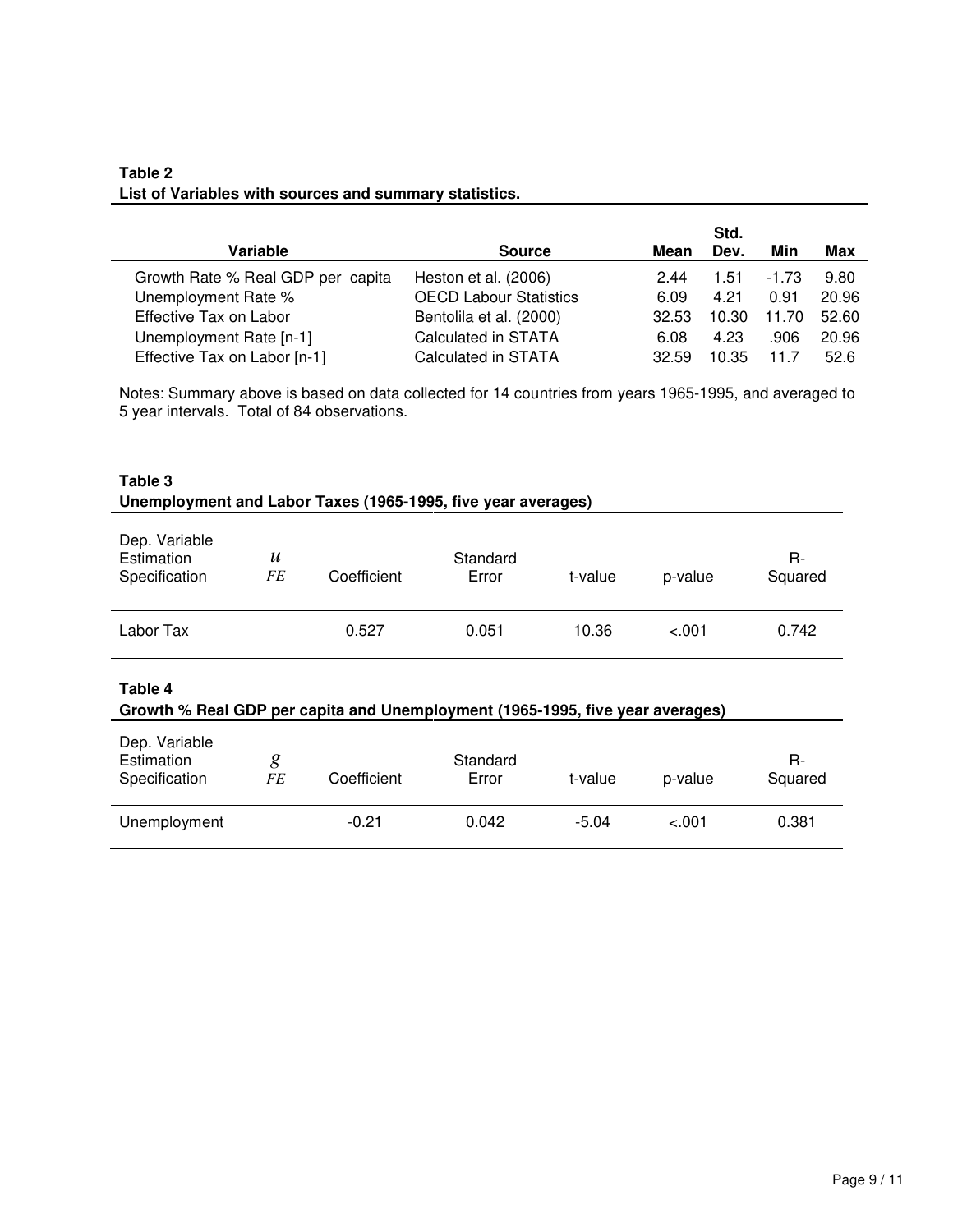| Dep. Variable<br>Estimation<br>Specification | $\boldsymbol{u}$<br>ols | Coefficient | Standard<br>Error | t-value | Significance |  |
|----------------------------------------------|-------------------------|-------------|-------------------|---------|--------------|--|
| Labor Tax                                    |                         |             |                   |         |              |  |
| Anglo                                        |                         | 0.25        | 0.11              | 2.34    | 1% Level     |  |
| Euro                                         |                         | 0.54        | 0.06              | 8.71    | 1% Level     |  |
| Nordic                                       |                         | 0.11        | 0.16              | 0.68    | >10% Level   |  |

## **Table 5 Unemployment and Labor Taxes, Bentolila et al. (2000) (Base Paper Findings)**

Table Data from Bentolila et al. (2000)

#### **Table 6**

| Growth % Real GDP per capita and Unemployment, Bentolila et al. (2000) (Base Paper Findings) |          |             |                   |          |              |  |  |
|----------------------------------------------------------------------------------------------|----------|-------------|-------------------|----------|--------------|--|--|
| Dep. Variable<br>Estimation<br>Specification                                                 | g<br>ols | Coefficient | Standard<br>Error | t-value  | Significance |  |  |
| Unemployment                                                                                 |          | $-0.098$    | 0.039             | $-2.513$ | 1% Level     |  |  |

Table Data from Bentolila et al. (2000)

## **Table 7 Unemployment and Lagged Labor Taxes (1965-1995, five year averages)**

| Dep. Variable<br>Estimation<br>Specification                                                    | $\boldsymbol{u}$<br><b>FE</b> | Coefficient | Standard<br>Error | t-value | p-value | R-<br>Squared |
|-------------------------------------------------------------------------------------------------|-------------------------------|-------------|-------------------|---------|---------|---------------|
| Labor Tax[n-1]                                                                                  |                               | 0.1289      | 0.055             | 2.36    | .021    | 0.395         |
| Table 8<br>Growth % Real GDP per capita and Lagged Unemployment (1965-1995, five year averages) |                               |             |                   |         |         |               |
| Dep. Variable<br>Estimation<br>Specification                                                    | g<br><b>FE</b>                | Coefficient | Standard<br>Error | t-value | p-value | R-<br>Squared |
| Unemployment[n-1]                                                                               |                               | .07         | 0.043             | 1.64    | .105    | 0.191         |